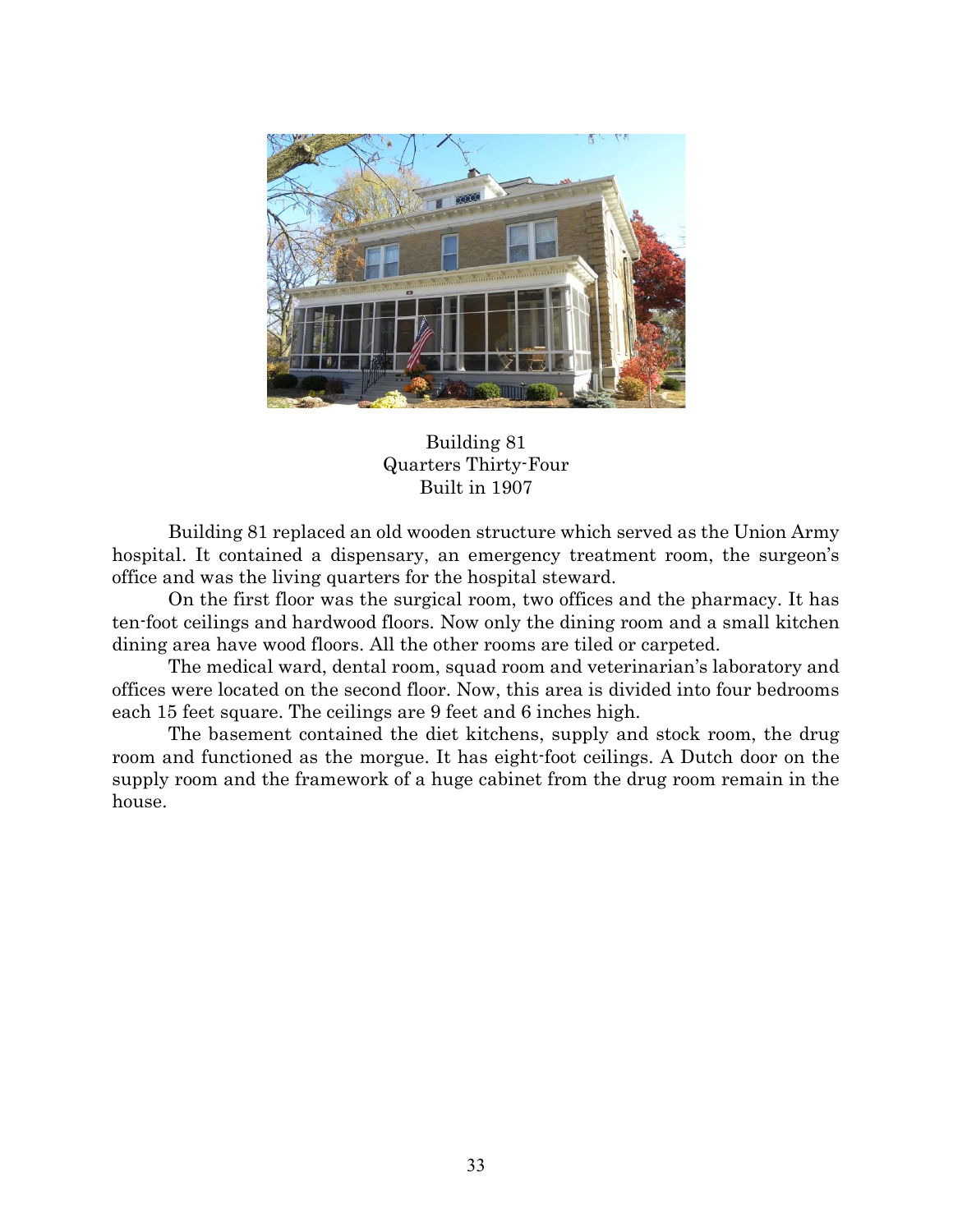The home has no fireplaces; it was built with a central heating system and originally was heated by the main boiler plant which heated all the stone shop buildings on the Arsenal.

 After World War II the house was converted into Quarters Thirty-Four. Given the history of this home, it is not surprising that several past occupants have experienced paranormal activity.